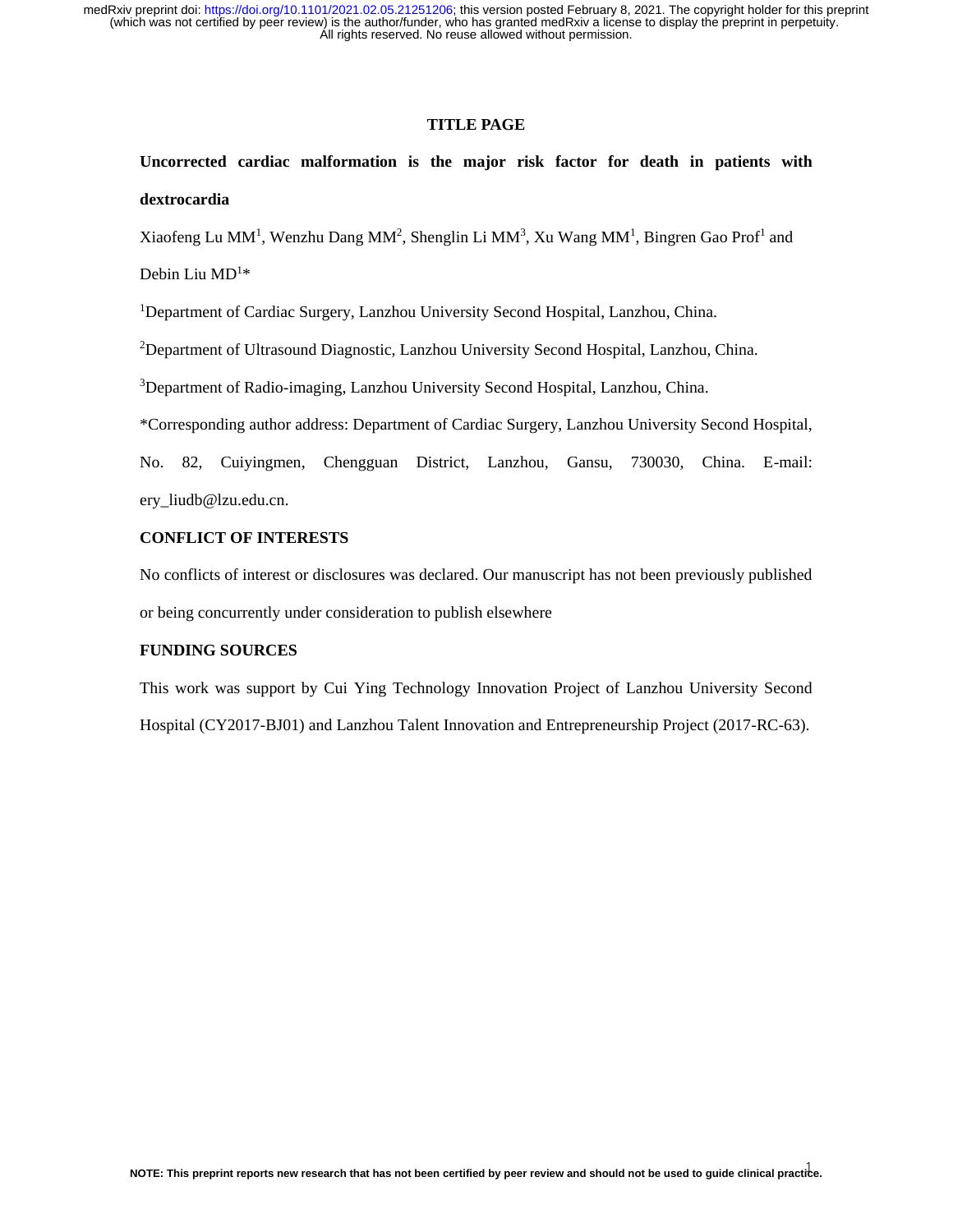# **Uncorrected cardiac malformation is the major risk factor for death in patients with dextrocardia**

**Keywords:** Cardiac malformation, Dextrocardia, Congenital heart disease, Major risk factor

## **Abstract**

- **Background/Objectives:** Dextrocardia is rare in the general population. We aimed to analyze the clinical characteristics and risk factors for survival rate of dextrocardia patients during 2013 to 2018 in our hospital, through a specialized Hospital Information System.
- **Methods:** A retrospective study of patients with dextrocardia was performed through Hospital Information System. International Classification of Diseases 10 was searched to identify eligible cases from January 2013 to December 2018 in our hospital. Medical records were reviewed to acquire the basic information of dextrocardia patients.
- **Results:** Among 9304 patients diagnosed with congenital heart disease in past six years, 48 (0.51%) had dextrocardia. Among 48 dextrocardia patients, 28 (58.33%) had situs inversus viscerum, 20 (41.67%) had cardiac malformation, nine (18.75%) had other malformations and 16 (33.33%) had no malformation. Compared with patients with uncorrected cardiac malformation, patients without cardiac malformation were older  $(43.5000 \text{ vs } 0.4583 \text{ years}, P < 0.001)$ . The dextrocardia patients' age of onset correlated significantly with cardiac malformation. Multivariable logistic model showed the significant risk factor for survival rate was uncorrected cardiac malformation (odds ratio, 22.2391; P  $< 0.001$ ). However, situs inversus (odds ratio, 1.9750; P= 0.4399) or pneumonia (odds ratio, 4.2610; P= 0.0849) itself was not a significant risk factor for survival rate. Kaplan–Meier plot shown that dextrocardia patients with uncorrected cardiac malformation had lower survival rate than those without cardiac malformation  $(P < 0.0001)$ , and there is no significant difference between healthy cohort and patients with pure dextrocardia with or without situs inversus (P=0.25).
- **Conclusions:** Dextrocardia remains a rare finding in population, even in the group of patients with known congenital heart disease. Dextrocardia was associated with various malformations besides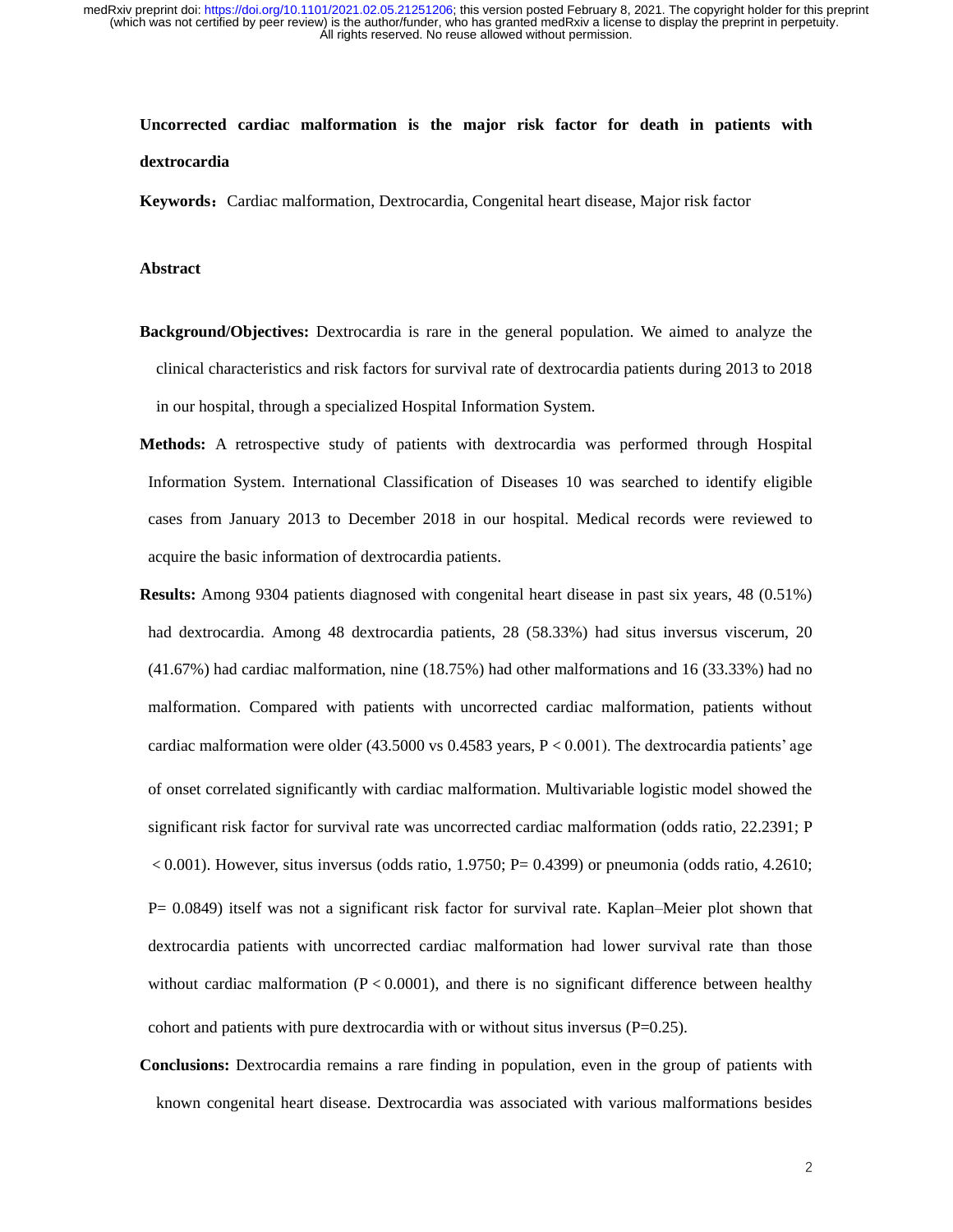cardiac malformation. Uncorrected cardiac malformation, which should be paid high attention in the developing countries, is the main risk factor for death in patients with dextrocardia, and pure dextrocardia with or without situs inversus has no effect on survival rate of dextrocardia patients.

#### **1 Introduction**

Dextrocardia is the most common cause of a congenital cardiac malposition. The incidence which was reported in high-income countries and low-income countries ranges from 0.01% to 0.35% [1-3]. Dextrocardia may be associated with cardiac malformation or extra-cardiac malformation, or without any malformation [4]. Dextrocardia was usually diagnosed in early childhood, and most patients were associated with heart failure and respiratory infections.

The rate of cardiac surgery in dextrocardia patients varied from 23.15% to 53.09% between developing countries and developed countries [1,5]. In the past six years, there were 48 patients with dextrocardia in our hospital. As a remote area in northwest China, only seven (10.29%) patients had cardiac surgery in our retrospective study. And we mainly analyzed the prevalence, clinical features and risk factors for survival rate of patients with dextrocardia.

## **2 Methods**

#### **2.1 Ethics statement**

As a retrospective study, the Ethics Committee of Lanzhou University Second Hospital approved our study. We obtained informed consent from all patients' family members by telephone follow-up.

## **2.2 Clinical data collection**

Based on the latest ICD-10, we identified 205 congenital heart disease diagnostic codes. We acquired 9304 records of patients' basic information with congenital heart disease through HIS database, including gender, age, ethnicity, visiting time, address, visiting numbers, diagnosis. The first treatment information was included in the analysis when several visiting records were found. A total of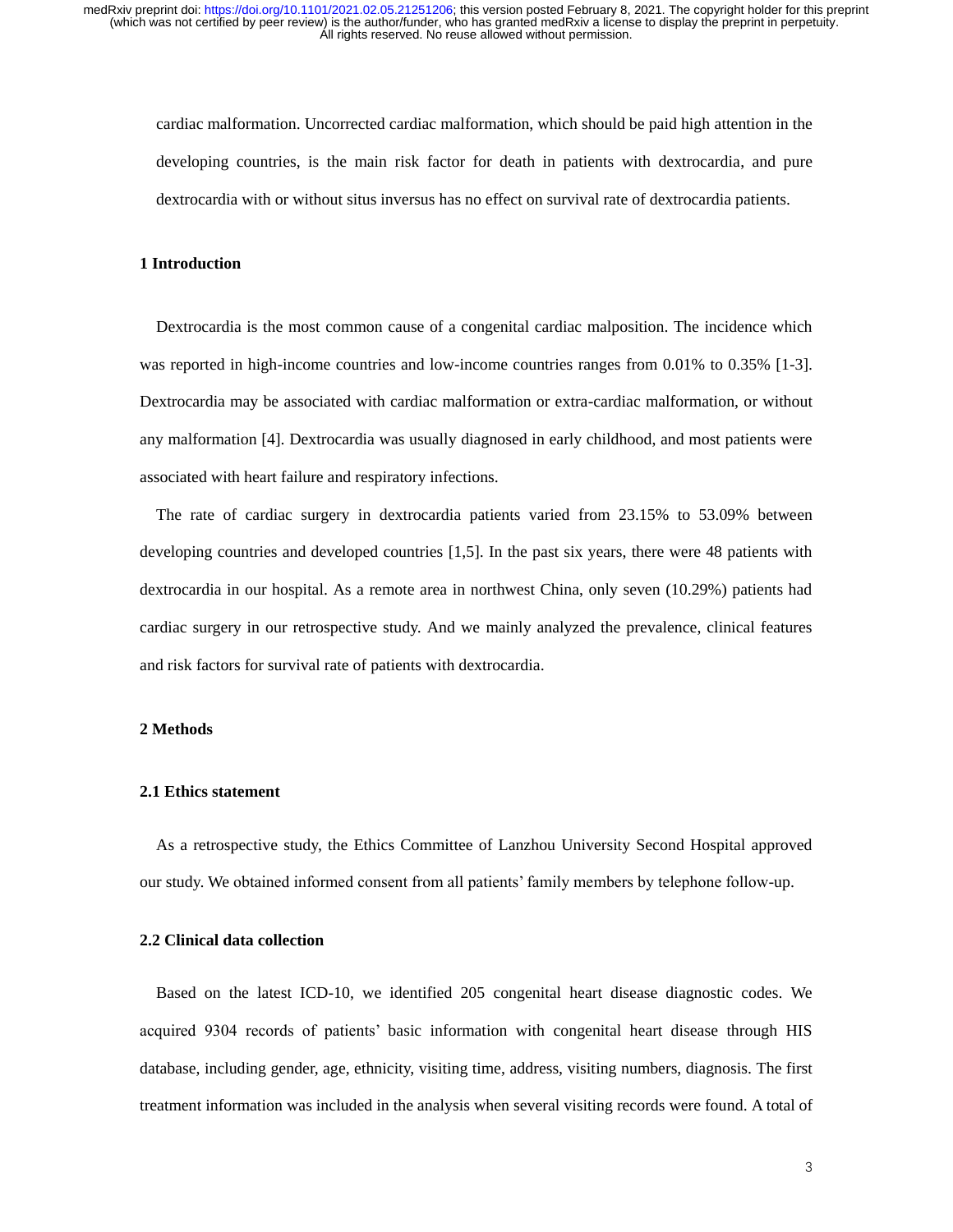53 cases, 48 patients were diagnosed with dextrocardia. All dextrocardia patients included at least one of the chest X-ray, echocardiography or cardiac computerized tomography angiography. In addition, a healthy cohort was acquired from physical center, with the same sex, age and visiting year as the cohort of dextrocardia without cardiac malformation. Prognosis was obtained through outpatient follow-up and telephone follow-up.

## **2.3 Statistical analysis**

Continuous variables are expressed as mean  $\pm$  standard deviation for normally distributed data and as median (P25, P75) for data with a skewed distribution. Ranked data is described as percentages. The unpaired Student's t-test, Chi-squared test, Fisher's exact test or Wilcoxon rank-sum test were employed, as appropriate. Multivariate Spearman correlation was used to find related factors. Multivariate logistic regression analysis was used for find risk factors. Survival analysis was shown by means of Kaplan–Meier plots, and log-rank test was used to compare the survival among uncorrected cardiac malformation group, non-cardiac malformation group and healthy group. A p-value  $< 0.05$  was used as the level of significance. Statistical analysis was performed using R version 3.6.0 (https://www.r-project.org).

## **3 Results**

## **3.1 Demographic information**

Among the 9304 patients, 48(0.516%) patients had dextrocardia, and female to male ratio was 1:1(24/24). The age distribution of 48 patients with dextrocardia is as follows (Figure 1a & 1b). Patients with cardiac malformation were younger than those with no cardiac malformation, and situs inversus made no sense between two groups.

# **3.2 Clinical characteristics of patients**

Detailed information regarding 48 dextrocardia patients is presented as follows. Among 48 patients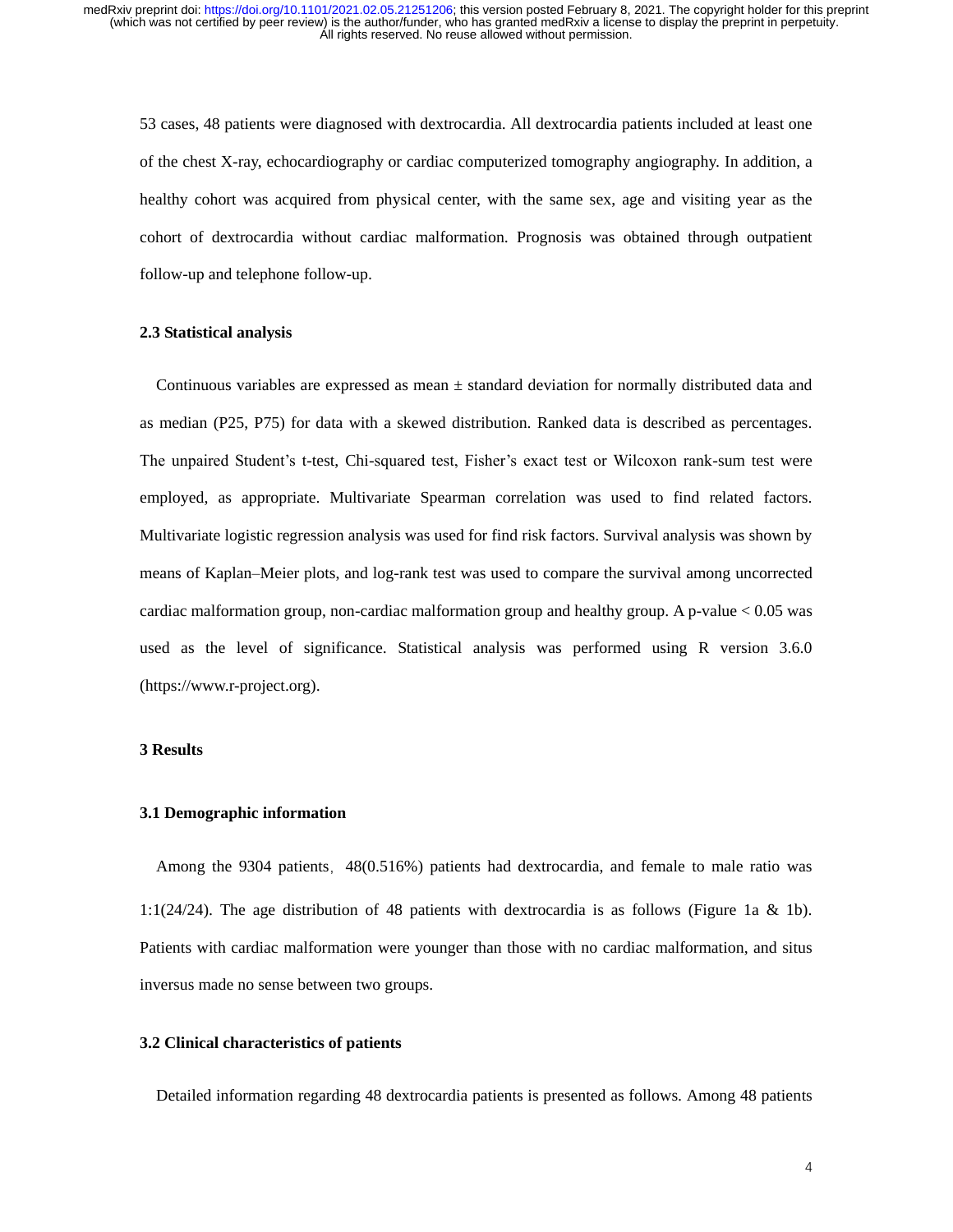with dextrocardia, the most common chief complains were abdominal pain (16.67%) and cyanosis (10.42%). 20(41.67%) patients had respiratory infections, five (10.42%) patients had gallstones and three (6.25%) had arrhythmia.

## **3.3 Risk factor for death in patients with dextrocardia**

## **3.3.1 Baseline characteristics**

Baseline characteristics of 48 patients with dextrocardia, which were divided into two groups (dead group  $\&$  alive group), are presented in Table 1. The age of the patients in alive group was older than that of those in dead group ( $P = 0.0013$ ). And the follow-up time was longer in the alive group compared to dead group  $(P < 0.001)$ . Uncorrected cardiac malformation was more common in dead group ( $P < 0.001$ ). The proportion of patients with pneumonia was higher in dead group.

## **3.3.2 Correlation analysis**

The pairwise correlations among 17 factors are shown in Figure 2. The onset age was also strongly correlated with ASD/VSD, uncorrected cardiac malformation and severe cardiac malformation(no less than three types of cardiac malformation) ( $r > 0.5$ ,  $P < 0.001$ ). The survival rate had positive correlation with follow-up time  $(r=0.74, P < 0.001)$  but had negative correlation with cardiac malformation besides ASD/VSD  $(r=0.64, P < 0.001)$ . ASD/VSD and pulmonic stenosis were common cardiac malformation. As a result, we could draw a conclusion that cardiac malformation was associated with younger onset age, shorter follow-up time and lower survival rate.

## **3.3.3 Logistic regression analysis**

Single-variate analysis suggested that onset age, follow-up time, the incidence rate of cardiac malformation and pneumonia were significantly different in dead group and alive group. According to p-value of variates, clinical importance, scientific knowledge, the incidence rate of uncorrected cardiac malformation, situs inversus and pneumonia were included in the multivariate analysis of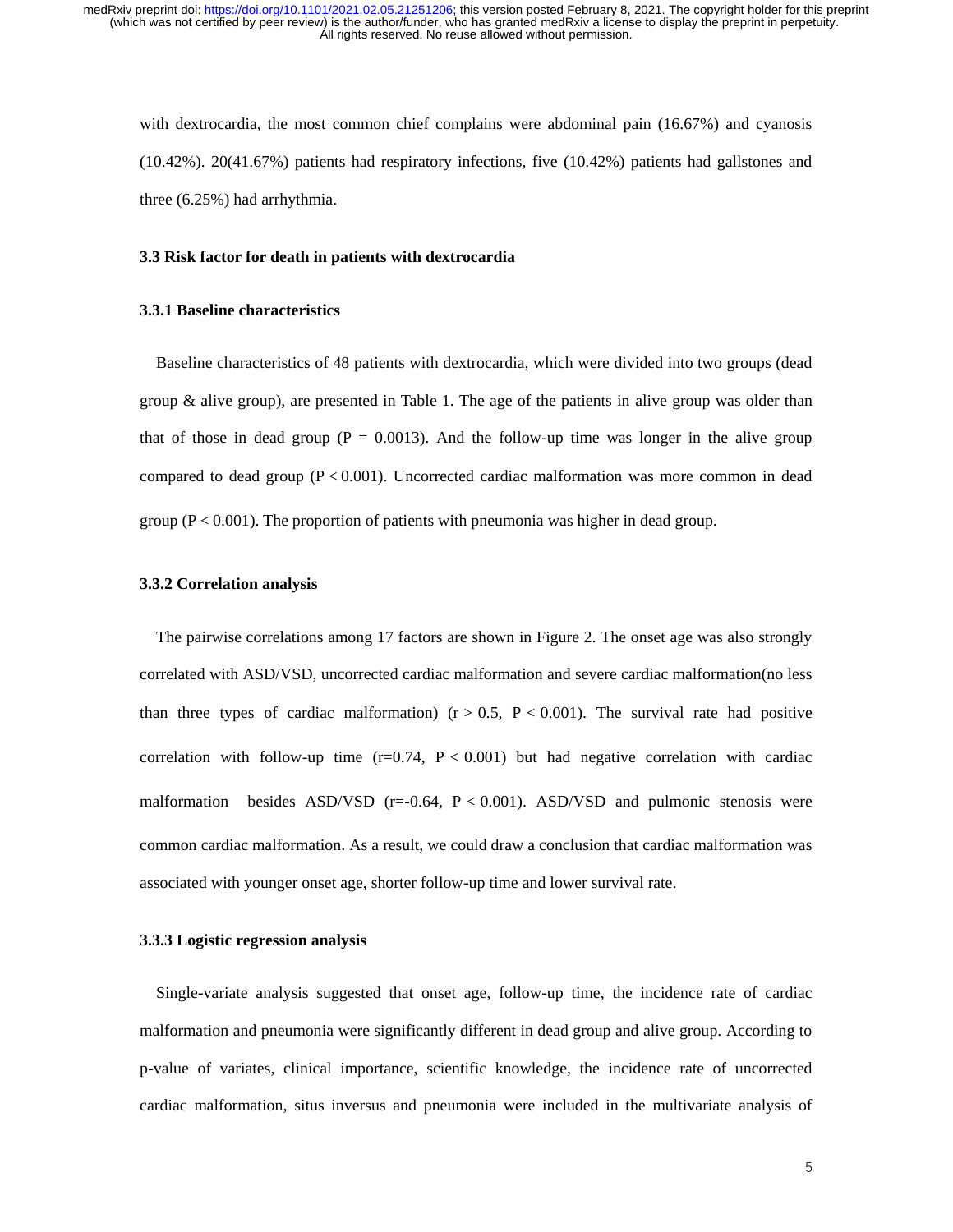survival rate, and forest plot of risk factors for survival was shown in Figure 3. The independent risk factor of survival rate in dextrocardia patients was uncorrected cardiac malformation (OR 22.2391, 95% CI 4.6221~153.8734, P < 0.001).

#### **3.4 Survival Analysis**

The mean follow-up time is 35.46 months. None were lost to follow-up at the end of the study period (May 2020). Among all dextrocardia patients, 18 patients with uncorrected cardiac malformation and 30 patients without cardiac malformation. Kaplan–Meier plot (Figure 4) was shown all death incidents of dextrocardia patients occurred within one year after discharge, and dextrocardia patients' survival rate was stabilization from one to seven years after discharge. Compared with dextrocardia patients with uncorrected cardiac malformation, those without cardiac malformation (including three patients with corrected cardiac surgery) had higher survival rate  $(P < 0.001)$ . There was no significant difference between healthy cohort and dextrocardia patients without cardiac malformation ( $P=0.25$ ). 16 death cases of dextrocardia patients included 13 patients (81.25%) with uncorrected cardiac malformation. As for the healthy cohort, only one occurred incident of death. From results above all, we could conclude that uncorrected cardiac malformation is the main cause for death in the dextrocardia patients, and pure dextrocardia with or without situs inversus has no effect on survival rate.

#### **4 Discussion**

In our study, the onset age of patients with dextrocardia was bimodal distribution. Less than one year old or more than 50 years old accounted for 62.50% (30/48). The main cause for treatment was pneumonia (18/30). There was no cardiac malformation in the patients older than 50 years old. In contrast,  $88.24\%$  patients less than one year old had cardiac malformation (0 vs  $88.24\%$ ,  $P < 0.001$ ).

Dextrocardia, as a rare congenital anomaly, always has several concomitant malformations, including cardiac malformation, situs inversus, Kartagener syndrome[6], wandering spleen[7],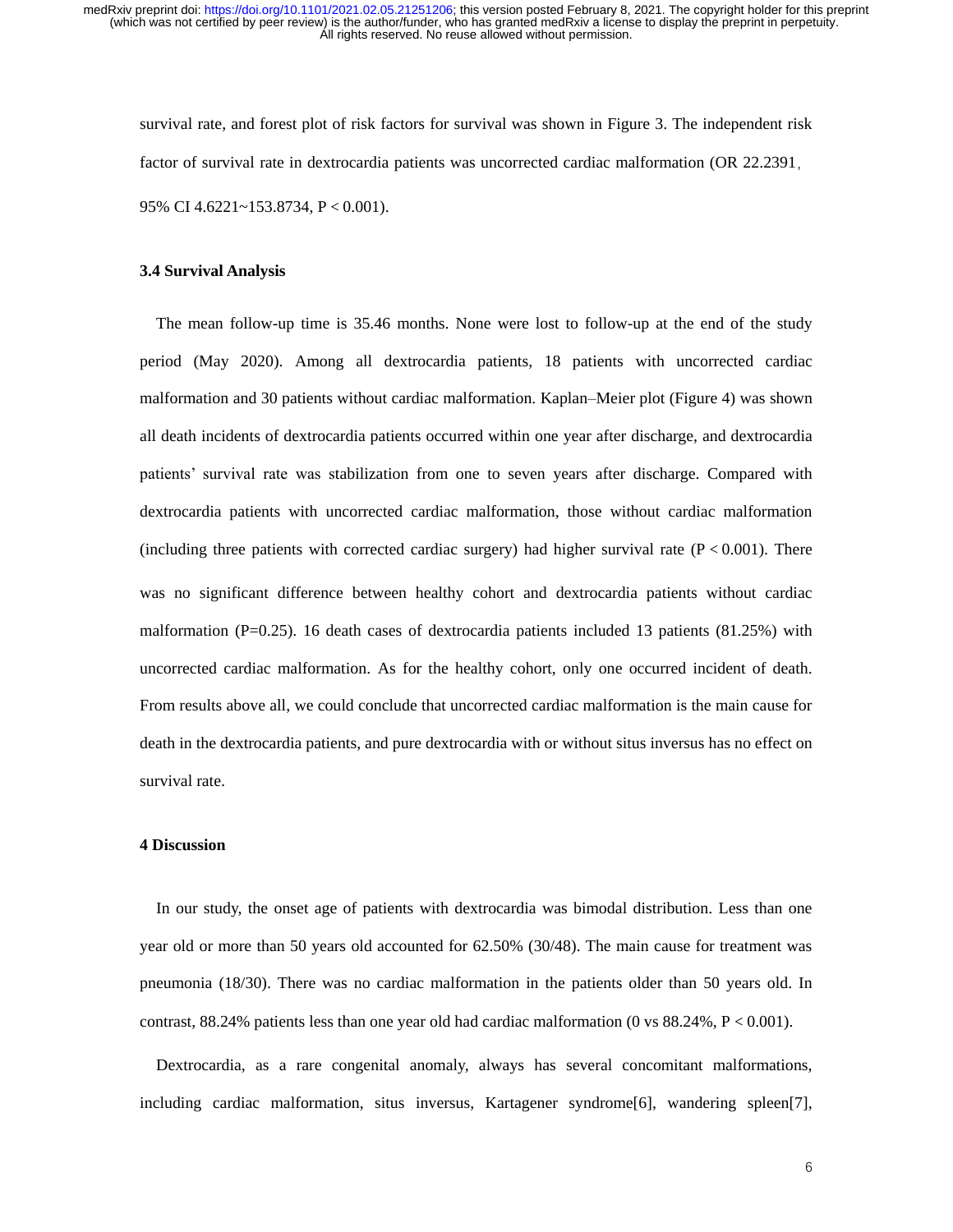intracranial aneurysm[8], microtia[9]. We also first found dextrocardia patients with medullary sponge kidney and congenital discoid meniscus. Above all concomitant malformations, cardiac malformation and situs inversus are the most common. Northwest China as an undeveloped area, socioeconomic level contributed to the low rate of corrected surgery for dextrocardia patients (6.25%, 3/48). Our study first reported uncorrected cardiac malformation was the major risk factor for dextrocardia patients' survival time through retrospective analysis.

From the result of correlation analysis, uncorrected cardiac malformation had positive correlation with young onset age, mortality and the rate of minority nationality  $(r > 0.5, P < 0.05)$ . Therefore, pneumonia, situs inversus and uncorrected cardiac malformation, as potential risk factors, were incorporated into multivariate logistic regression analysis. The result showed that uncorrected cardiac abnormality is independent risk factor for survival rate of dextrocardia patients.

Kaplan–Meier plot indicated that all death incidents of dextrocardia patients occurred during one year after discharge, and more than three quarters of deaths had uncorrected cardiac malformation. In the 48 dextrocardia patients, only three cases who underwent corrective operation of cardiac deformities, had no major adverse cardiovascular events during follow-up time. Compared to healthy cohort, dextrocardia patients without cardiac malformation had no significant difference of survival rate. Hence, we hold the view that situs inversus didn't affect dextrocardia patients' prognosis but cardiac malformation needed for surgical correction as soon as possible.

## **5 Conclusions**

Our study confirms the rarity of dextrocardia, which is associated with various malformations besides cardiac malformation. Uncorrected cardiac malformation is the major death factor of dextrocardia patients, and dextrocardia combines only situs inversus has no effect on patients' survival.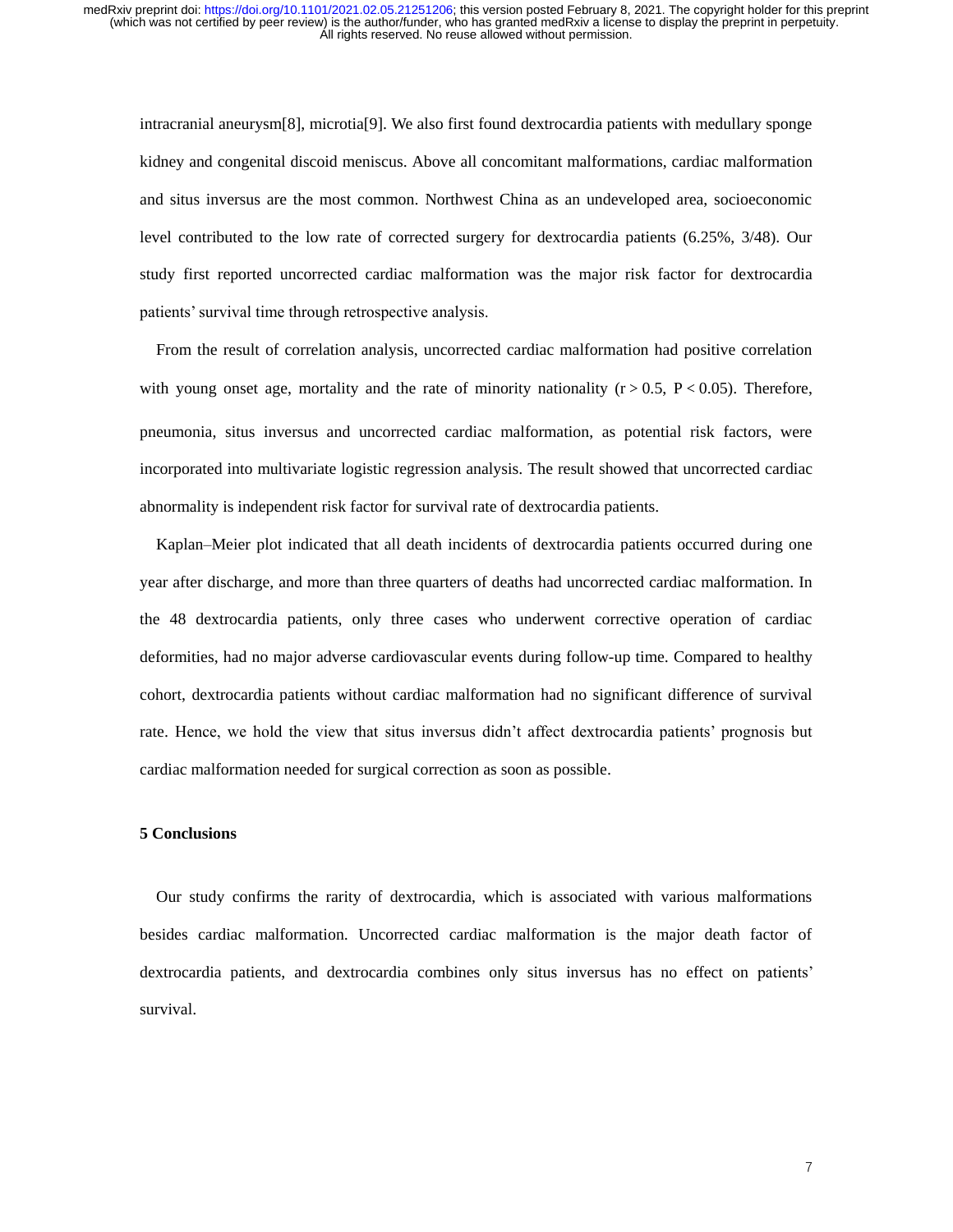# **Reference**

1. Bohun CM, Potts JE, Casey BM, Sandor GG (2007) A population-based study of cardiac malformations and outcomes associated with dextrocardia. Am J Cardiol 100 (2):305-309. doi:10.1016/j.amjcard.2007.02.095

2. Evans WN, Acherman RJ, Collazos JC, Castillo WJ, Rollins RC, Kip KT, Restrepo H (2010) Dextrocardia: practical clinical points and comments on terminology. Pediatr Cardiol 31 (1):1-6. doi:10.1007/s00246-009-9516-0

3. Garg N, Agarwal BL, Modi N, Radhakrishnan S, Sinha N (2003) Dextrocardia: an analysis of cardiac structures in 125 patients. International Journal of Cardiology 88 (2-3):143-155. doi:10.1016/s0167-5273(02)00539-9

4. Offen S, Jackson D, Canniffe C, Choudhary P, Celermajer DS (2016) Dextrocardia in Adults with Congenital Heart Disease. Heart, lung & circulation 25 (4):352-357. doi:10.1016/j.hlc.2015.09.003

5. Beringer N, Cilliers A (2019) A retrospective review of right-sided hearts at a South African tertiary hospital. Cardiovasc J Afr 30 (1):5-8. doi:10.5830/CVJA-2018-051

6. Teeter EG, Barrick BP, Kumar PA, Haithcock BE, Karenz AR, Martinelli SM (2016) Anesthetic Management of a Patient With Situs Inversus for Bilateral Orthotopic Lung Transplantation. J Cardiothorac Vasc Anesth 30 (6):1641-1644. doi:10.1053/j.jvca.2016.01.019

7. Nobre S, Salgado C (2011) Sudden abdominal pain...is it a surprise? Necrosis of an ectopic spleen. Cirugia pediatrica : organo oficial de la Sociedad Espanola de Cirugia Pediatrica 24 (2):122-125

8. Matsuno A, Miyawaki S, Yamada S, Ide F, Yamada SM, Nakaguchi H, Hoya K, Murakami M, Takeuchi M, Sugaya M (2011) A rare association of ruptured left middle cerebral artery aneurysm and dextrocardia with situs inversus totalis. Ir J Med Sci 180 (2):623-624. doi:10.1007/s11845-010-0590-3 9. Jain N, Sharma D, Agrawal R, Jain A (2015) A newborn with teratogenic effect of imatinib mesylate: a very rare case report. Medical principles and practice : international journal of the Kuwait University, Health Science Centre 24 (3):291-293. doi:10.1159/000381806

# **Figure Legends**

Figure 1a. Scatter plot of 48 dextrocardia patients' age distribution; Figure 1b. Box plots of 48

dextrocardia patients' age.

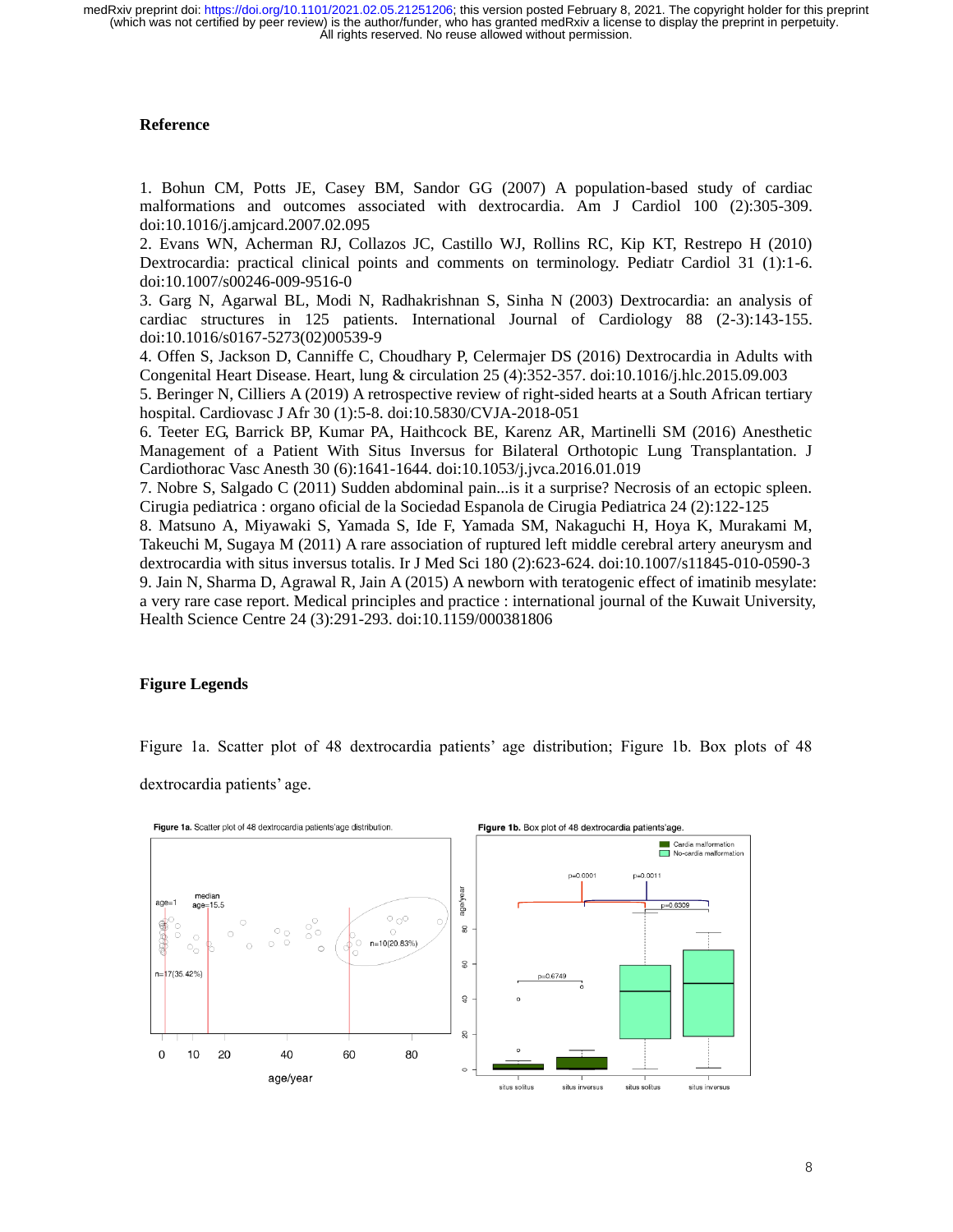Figure 2. Each cell represents pairwise Pearson correlation for magnitude of correlation through color and r correlation coefficient. Absolute value of correlation coefficient more than 0.5 is represented with black outlined squares. For two-category data, one means yes/male.



Figure 3. Forest plot of the risk factors for survival rate in dextrocardia patients.

| <b>Risk factor</b>               | No.of patients | OR(95% CI)                    |
|----------------------------------|----------------|-------------------------------|
| Uncorrected cardiac malformation | 48             | 0.0450(0.0065,0.2164)         |
| Situs Inversus                   | 48             | 0.5063(0.0774,2.7081)         |
| Pneumonia                        | 48             | 0.2347(0.0395,1.1793)         |
|                                  |                | 00 511 522 5<br>The estimates |

Figure 3. The risk factors for death in patients with dextrocardia.

Figure 4. Kaplan–Meier plot showing survival probability over a 7-year time frame.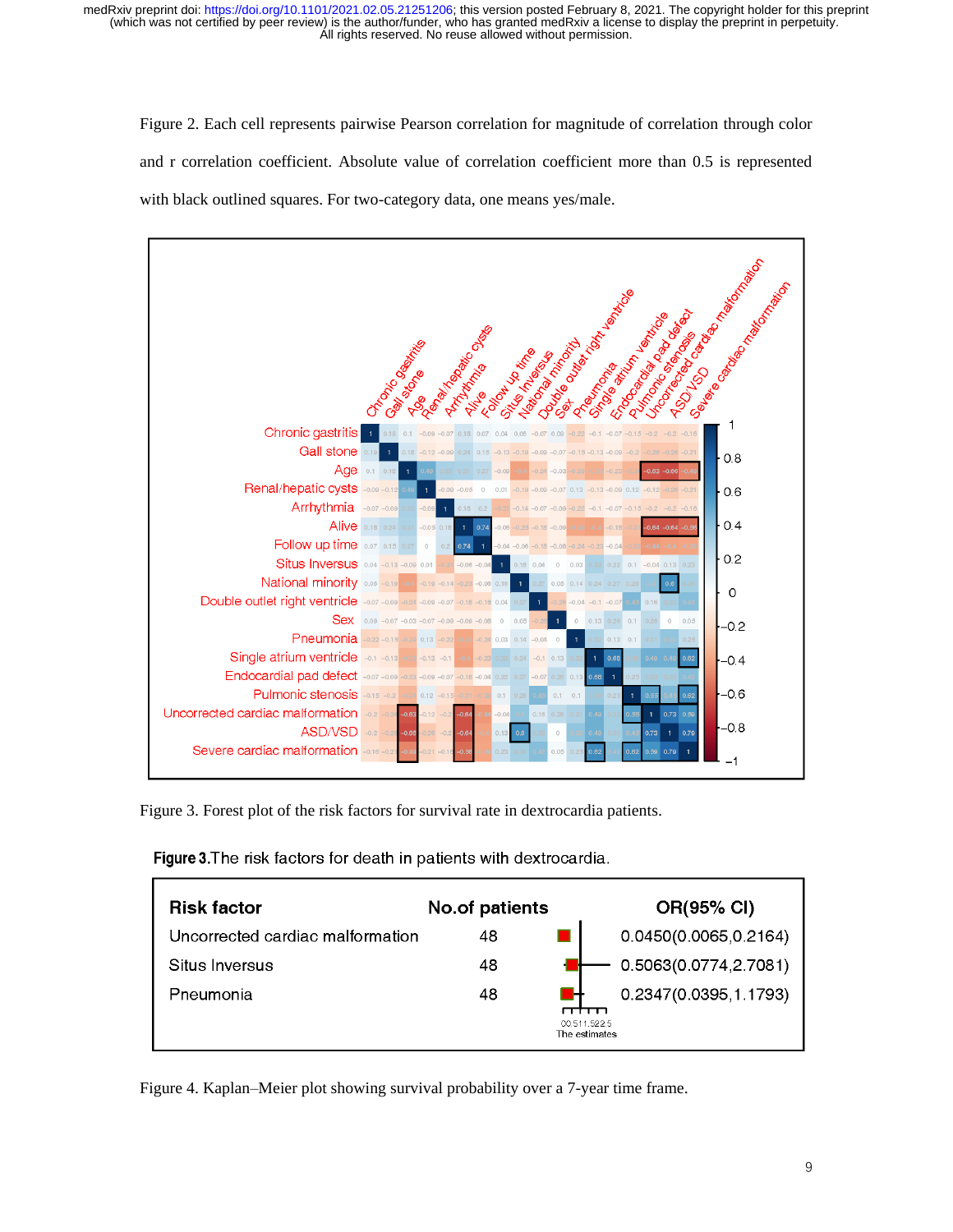

Figure 4. Kaplan-Meier plot showing survival probability over a 7-year time frame.